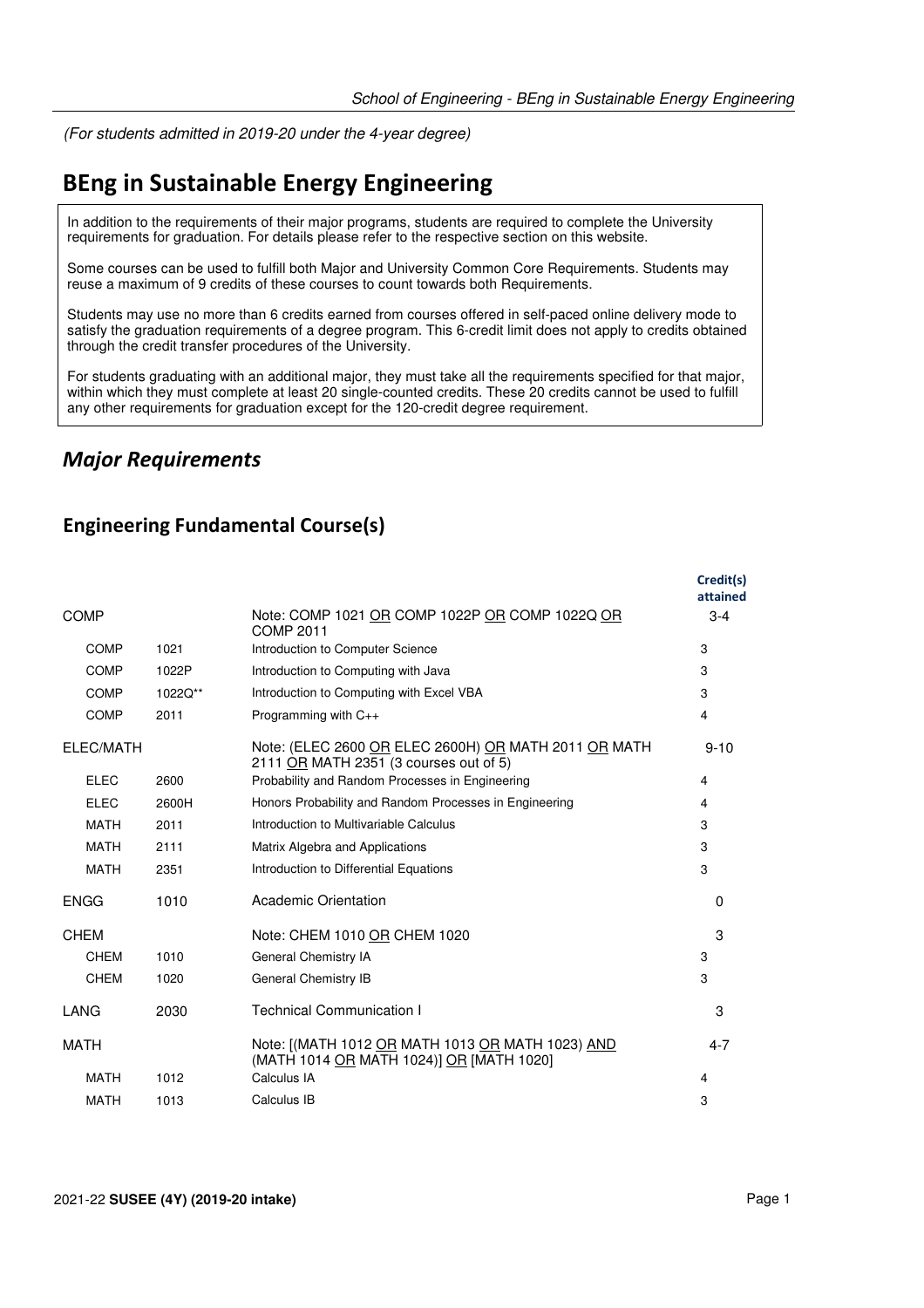### **Required Course(s)**

|             |      |                                                    | Credit(s)<br>attained |
|-------------|------|----------------------------------------------------|-----------------------|
| ENEG        | 2910 | Industrial Training                                | 0                     |
| <b>ENEG</b> | 2990 | Academic and Professional Development I            | 0                     |
| ENEG        | 3110 | Materials for Energy Technologies                  | 3                     |
| ENEG/PPOL   |      | Note: ENEG 3220 OR PPOL 3210                       | 3                     |
| <b>ENEG</b> | 3220 | <b>Energy Initiatives Forging Future Engineers</b> | 3                     |
| PPOL        | 3210 | <b>Energy Policy</b>                               | 3                     |
| ENEG        | 3910 | Sustainable Energy Laboratory                      | 3                     |
| ENEG        | 4920 | Final Year Design Project                          | 6                     |
| ENEG        | 4990 | Academic and Professional Development II           | 0                     |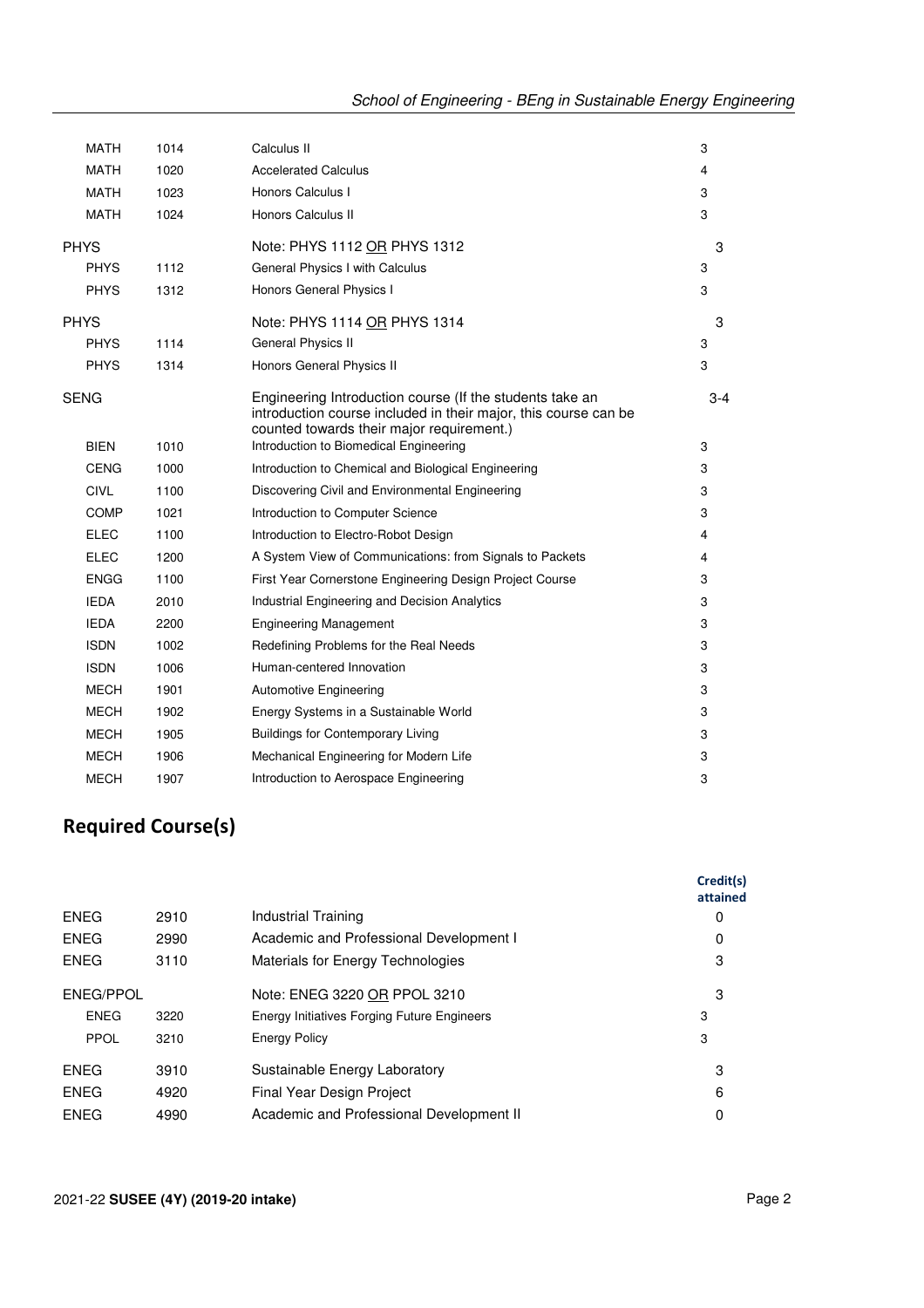| CENG/MECH/<br><b>SUST</b> |      | Note: CENG 1700 OR MECH 1902 OR SUST 1000                             | 3 |
|---------------------------|------|-----------------------------------------------------------------------|---|
| <b>CENG</b>               | 1700 | Introduction to Environmental Engineering                             | 3 |
| <b>MECH</b>               | 1902 | Energy Systems in a Sustainable World                                 | 3 |
| <b>SUST</b>               | 1000 | Introduction to Sustainability                                        | 3 |
| <b>CENG/MECH</b>          |      | Note: CENG 2210 OR MECH 2310                                          | 3 |
| <b>CENG</b>               | 2210 | Chemical and Biological Engineering Thermodynamics                    | 3 |
| <b>MECH</b>               | 2310 | Thermodynamics                                                        | 3 |
| <b>CENG/MECH</b>          |      | Note: CENG 2220 OR MECH 2210                                          | 3 |
| <b>CENG</b>               | 2220 | Transport Phenomena I                                                 | 3 |
| <b>MECH</b>               | 2210 | <b>Fluid Mechanics</b>                                                | 3 |
| <b>CENG/MECH</b>          |      | Note: CENG 3220 OR MECH 3310                                          | 3 |
| <b>CENG</b>               | 3220 | Transport Phenomena II                                                | 3 |
| <b>MECH</b>               | 3310 | <b>Heat Transfer</b>                                                  | 3 |
| <b>CIVL</b>               | 2410 | Environmental Assessment and Management                               | 3 |
| <b>ELEC</b>               | 2420 | <b>Basic Electronics</b>                                              | 3 |
| <b>ENGG</b>               | 2010 | <b>Engineering Seminar Series</b>                                     | 0 |
| <b>MECH</b>               | 3300 | <b>Energy Conversion</b>                                              | 3 |
| <b>MECH</b>               | 3630 | <b>Electrical Technology</b>                                          | 3 |
| LANG                      | 4035 | Technical Communication II for Chemical and Biological<br>Engineering | 3 |

## **Elective(s)**

|                                        |        |                                                                                                                                              | <b>Minimum</b><br>credit(s)<br>required |
|----------------------------------------|--------|----------------------------------------------------------------------------------------------------------------------------------------------|-----------------------------------------|
| <b>SENG</b>                            |        | Area Electives (6 courses from the specified elective list, of<br>which at least 1 course should be taken from each area except<br>Research) | 18                                      |
| <b>Energy Generation</b>               |        |                                                                                                                                              |                                         |
| <b>ENEG</b>                            | 4110** | Wind and Wave Power                                                                                                                          | 3                                       |
| <b>ENEG</b>                            | 4120** | <b>Heat and Power Generation</b>                                                                                                             | 3                                       |
| <b>ELEC</b>                            | 4530   | Fundamentals of Photovoltaic and Renewable Energy                                                                                            | 3                                       |
| <b>MECH</b>                            | 4902   | Solar Energy Conversion Technology                                                                                                           | 3                                       |
| <b>Energy Storage and Distribution</b> |        |                                                                                                                                              |                                         |
| <b>ENEG</b>                            | 4310** | <b>Smart Energy Systems</b>                                                                                                                  | 3                                       |
| <b>ENEG</b>                            | 4320   | Energy Storage Technology                                                                                                                    | 3                                       |
| <b>Energy Utilization</b>              |        |                                                                                                                                              |                                         |
| <b>ENEG</b>                            | 4210   | Optimization of Energy Systems                                                                                                               | 3                                       |
| <b>CENG</b>                            | 4140   | Energy Resources, Conversions and Technologies                                                                                               | 3                                       |
| <b>MECH</b>                            | 4340   | Air Conditioning Systems                                                                                                                     | 3                                       |
| <b>MECH</b>                            | 4360   | Introduction to Intelligent Building Systems                                                                                                 | 3                                       |